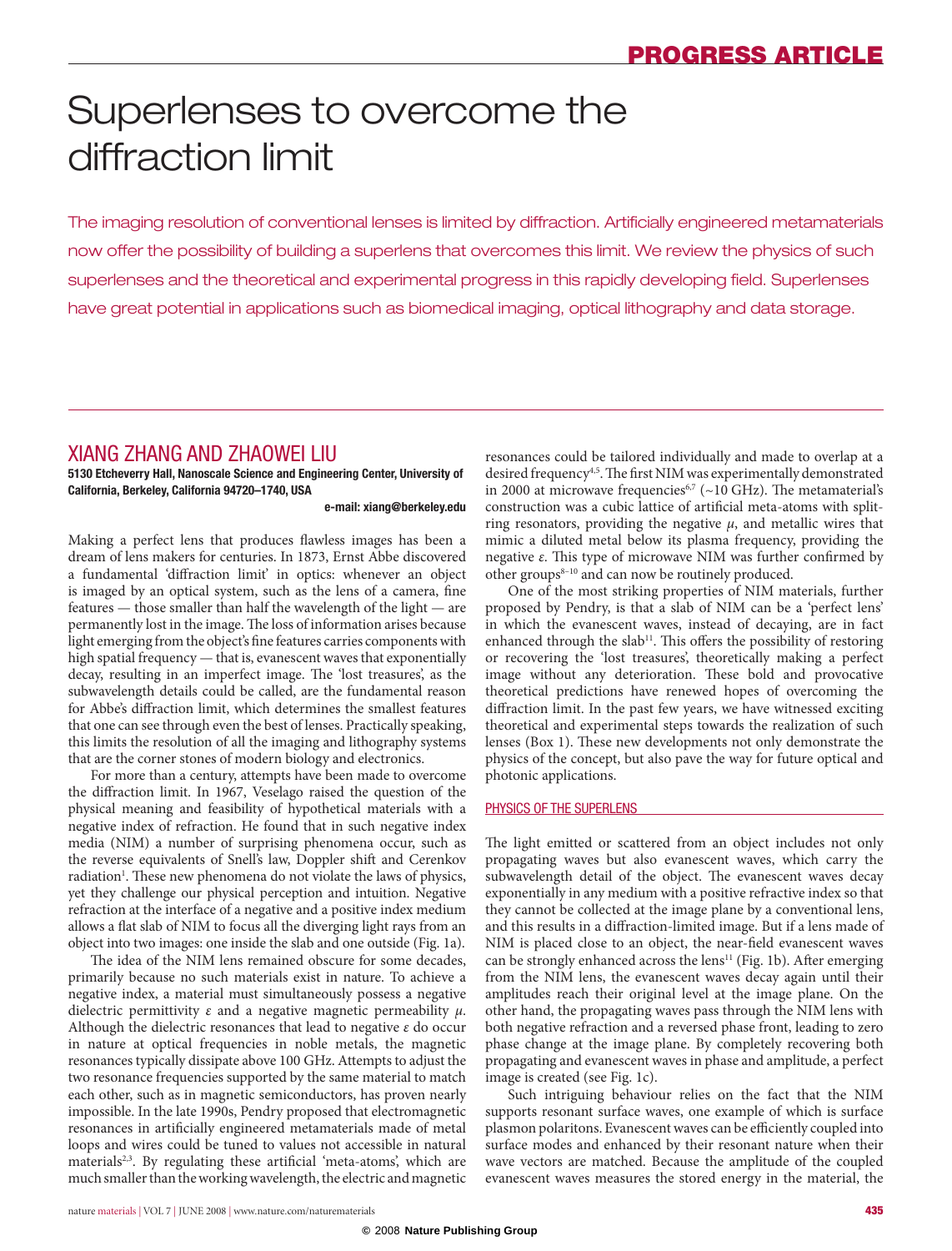## Progress ARTICLE



Figure 1 A slab of negative-refractive-index medium acts as a perfect lens. a, A NIM flat lens brings all the diverging rays from an object into a focused image. b, The NIM can also enhance the evanescent waves across the lens, so the amplitude of the evanescent waves are identical at the object and the image plane. c, A microscope based on an ideal NIM lens should focus both propagating and evanescent waves into an image with arbitrarily high resolution. d, Experimental verification of the evanescent wave enhancement through a silver superlens.  $T_0$  is the enhancement factor. Reprinted with permission from ref. 16.

enhancement can be built up by a few cycles of electromagnetic oscillations in the surface resonance. Because the evanescent waves do not carry any net energy flux, the energy can never be amplified; only the distribution of the energy or field will be modified across the space. Resonance-based negative-refractive-index media constructed from realistic materials, however, are inherently associated with substantial energy dissipation or loss (that is, the imaginary part of *ε* and *μ*), which hinders the resolution of the 'perfect image'. The term 'superlens' is used for lenses that take this practical limit into account. Unlike conventional lenses, the resolution of the superlens is not limited by diffraction, but rather determined by the enhancement and by how many evanescent modes can be restored. Another consequence of the material loss and imperfections is that the distance between the slab and both the object and its image, as well as the slab's thickness, must all be small compared with the wavelength if we are to obtain meaningful resonant enhancement of the evanescent waves<sup>12</sup>. When their scale is deeply subwavelength, the electrostatic limit can be applied. In this case, the electric and magnetic responses of a material decouple, and only one material property ( $\varepsilon$  or  $\mu$ ) needs to be negative to support resonant surface waves for one specific polarization (transverse magnetic, TM, or transverse electric, TE mode)<sup>11</sup>. In this special case, the superlens effect therefore remains valid in a single negative index medium for one polarization of light. As a natural candidate having negative *ε* at optical frequencies, a slab of silver (because of low loss in metal) was suggested for achieving the superlens effect for TM waves in optics<sup>11</sup>. Detailed theoretical studies on superlens properties have

since been extensively explored in terms of resolution, inherent loss, dielectric mismatch and also geometrical optimizations $12-15$ .

#### Superlensing in the near field

Soon after Pendry's theoretical proposal, experimental attempts to test the superlens concept began. The key feature needed in a superlens is its ability to enhance the evanescent waves, resulting in a sharper image. In 2003, an optical experiment demonstrated that evanescent waves are indeed significantly enhanced across a silver slab (Fig.  $1d$ )<sup>16,17</sup>. The experiment found that the evanescent enhancement factor increases exponentially until a particular film thickness when the material loss becomes more prominent. This experiment not only confirmed the evanescent enhancement mechanism in Pendry's theory, but also provided a number of suggestions, such as optimized film thickness and surface roughness requirements, for experimental demonstration of a superlens. Subsequently, the evanescent enhancement was also observed in negative-index and negative-*μ* metamaterials at microwave frequencies<sup>18,19</sup>.

Superlenses have been realized in both microwave<sup>18,20,21</sup> and optical frequencies22–24 but with different designs. A microwave metamaterial was constructed from wires and split-ring resonators forming a two-dimensional waveguide that can be treated as homogeneous because the 3-centimetre wavelength is much larger than the lattice constant<sup>20</sup>. With an input antenna placed 2 centimetres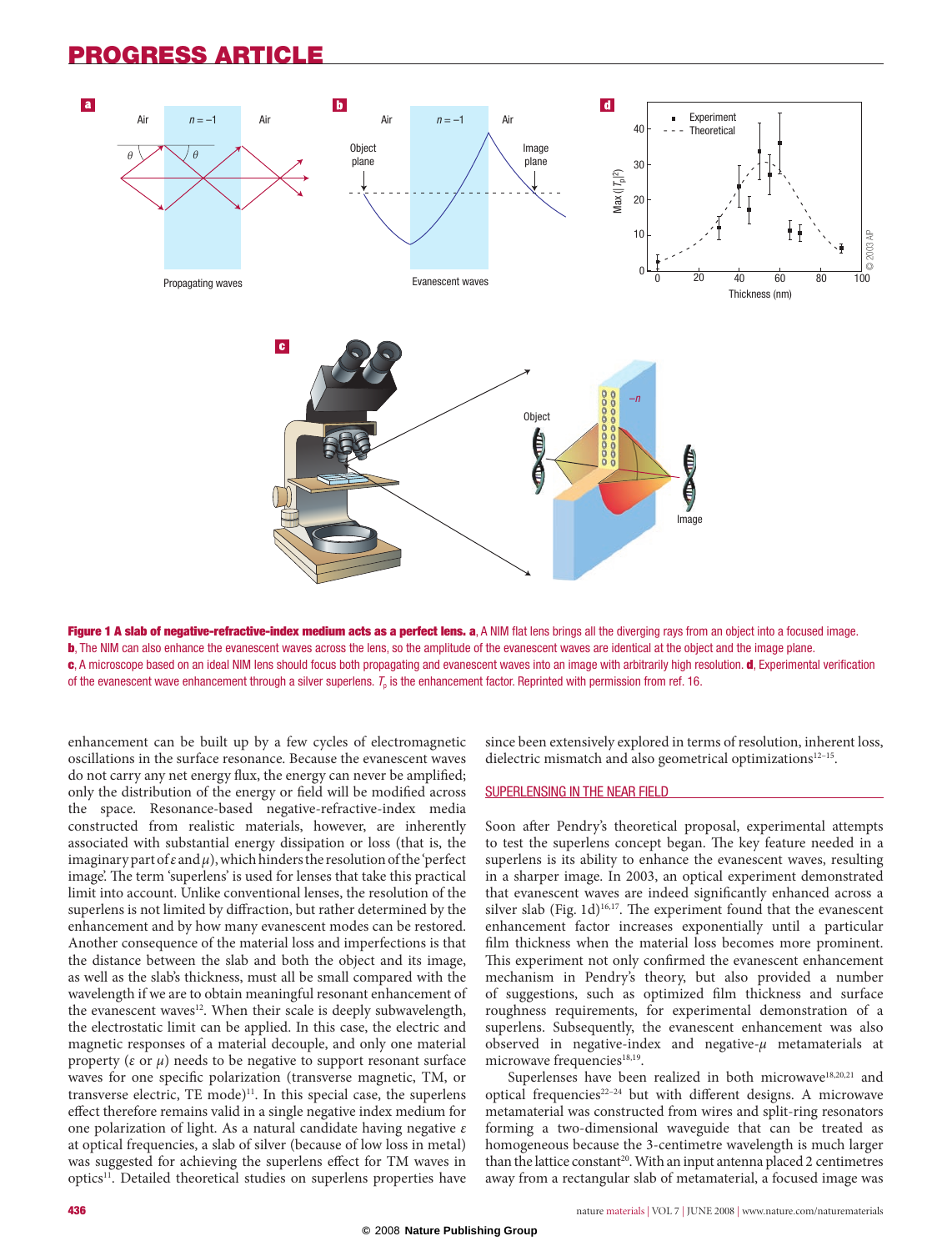## Box 1 Superlenses and hyperlenses

When a beam of light hits an object, the object's information is transferred to the scattered light with various wave vectors which comprise both propagating and evanescent components. The propagating waves carry large feature information and can reach the far field, whereas evanescent waves carry fine details, but are confined to the near field. If a conventional glass lens is used to collect the scattered light, the evanescent waves are permanently lost before reaching the image plane (Fig. B1a). Thus, the resolution of the final image is always 'diffraction limited'.

However, the evanescent fields can be enhanced and thus contribute to a sub-diffraction-limited image if we place a superlens with negative refractive index close to the object (Fig. B1b). If the superlens only possesses either single negative *ε* or single negative *μ*, the superlens effect remains valid only for transverse magnetic or transverse electric modes of light, respectively.

By adding a coupling element to the superlens, the enhanced evanescent waves can be coupled into propagating waves, making far-field detection possible (Fig. B1c). High-resolution images can be reconstructed by collecting the far-field signals from such a lens if we have complete knowledge of the coupling process, which is assured by the design of the FSL transfer function.

Taking another approach, the hyperlens uses a piece of artificial metamaterial to transfer the deep subwavelength information into the far field (Fig. B1d). The evanescent waves from the object can become propagating waves in such a strongly anisotropic metamaterial. With the help of the hyperlens geometry, the waves gradually reduce their wavevector values along the propagation direction in the metamaterial, and thus the waves can continue to propagate even after leaving the hyperlens.

obtained by scanning the detector on the imaging side of the sample. By using a negative-index planar transmission-line structure, an image below the diffraction limit (at  $\lambda/5$ ) was reported at ~1 GHz frequency18. Although these metamaterials experienced significant loss and are very sensitive to frequency and their electromagnetic environment, the experimental results demonstrated the superlens effect in the microwave range.

In 2005, the optical superlensing effect was observed using a thin slab of silver, a single negative-*ε* material, that could effectively image 60-nm features ( $\lambda/6$ ), well below the diffraction limit<sup>22,23</sup>. The sub-diffraction-limited image was recorded by optical lithography at 365 nm wavelength as shown in Fig. 2a–c. The presence of the silver superlens improved the image resolution remarkably in the near field by excitation of surface plasmons. Using a similar scheme, another group also confirmed the superlensing effect in silver films24. The concept of the basic single-layer silver superlens was also improved by lamination of the metal into many layers<sup>25-28</sup>. A year later, a SiC superlens at mid-infrared frequency, using optical phonon resonance enhancement, showed even better feature resolution in terms of wavelength  $(\lambda/20)$  because of the low loss in the SiC material<sup>29</sup>. Despite challenges in fabricating ultra-flat surfaces on either side of the superlens (surfaces roughness being detrimental to the surface resonances and enhancement), these experimental realizations of the optical superlens clearly showed the potential for imaging and lithography below the diffraction limit.

Negative refraction and imaging in photonic crystals have also come in for intensive investigation<sup>30-40</sup>. Using low-loss dielectric materials, this can be an interesting approach to counter the loss that NIM must deal with. The key to the superlens effect in photonic crystals is to design appropriate dispersion so as to achieve negative



Figure B1 Comparison of various types of optical lenses. a, Conventional lens. **b**, Near-field superlens. **c**, Far-field superlens. **d**, Hyperlens. The wavy curves and smooth curves represent propagating waves and evanescent waves, respectively.

refraction for all angles. Although the lensing effect is similar to the NIM case, it arises from a different mechanism: Bragg scattering in a photonic crystal rather than refraction in NIM. The ultimate image resolution therefore is limited by the period of the crystal, and the image contains some distortions as well, because the evanescent components cannot be uniformly enhanced by the surface mode for all wave vectors<sup>32</sup>.

## Superlenses projecting far-field images

The superlens experiments discussed so far are only capable of projecting a sub-diffraction-limited image in the near field, as the evanescent waves will continue to decay away from such lenses. A simple slab superlens is 'near-sighted'<sup>11,41</sup>. How to bring the image into the far field remains a substantial challenge. In this section, we discuss a few recent approaches towards this goal.

#### Far-field superlens

A silver superlens-based device, termed the far-field superlens (FSL), was proposed to project a sub-diffraction-resolution image into the far field $42$ . The FSL is made of a silver superlens with additional nanoscale corrugations on its top surface (Fig. 3a). This lens not only enhances the evanescent waves but also converts them into propagating waves. A proper transfer function of the FSL is crucial, because it ensures the 'uniqueness' required for the reconstruction process to form sub-diffraction-limit images. The concept was first tested with a carefully designed silver FSL geometry working at  $377$  nm wavelength $43,44$ . After inserting the FSL into a conventional optical microscope, two nanowires of 50 nm width separated by a 70-nm gap were clearly imaged (Fig. 3b,d). As a comparison,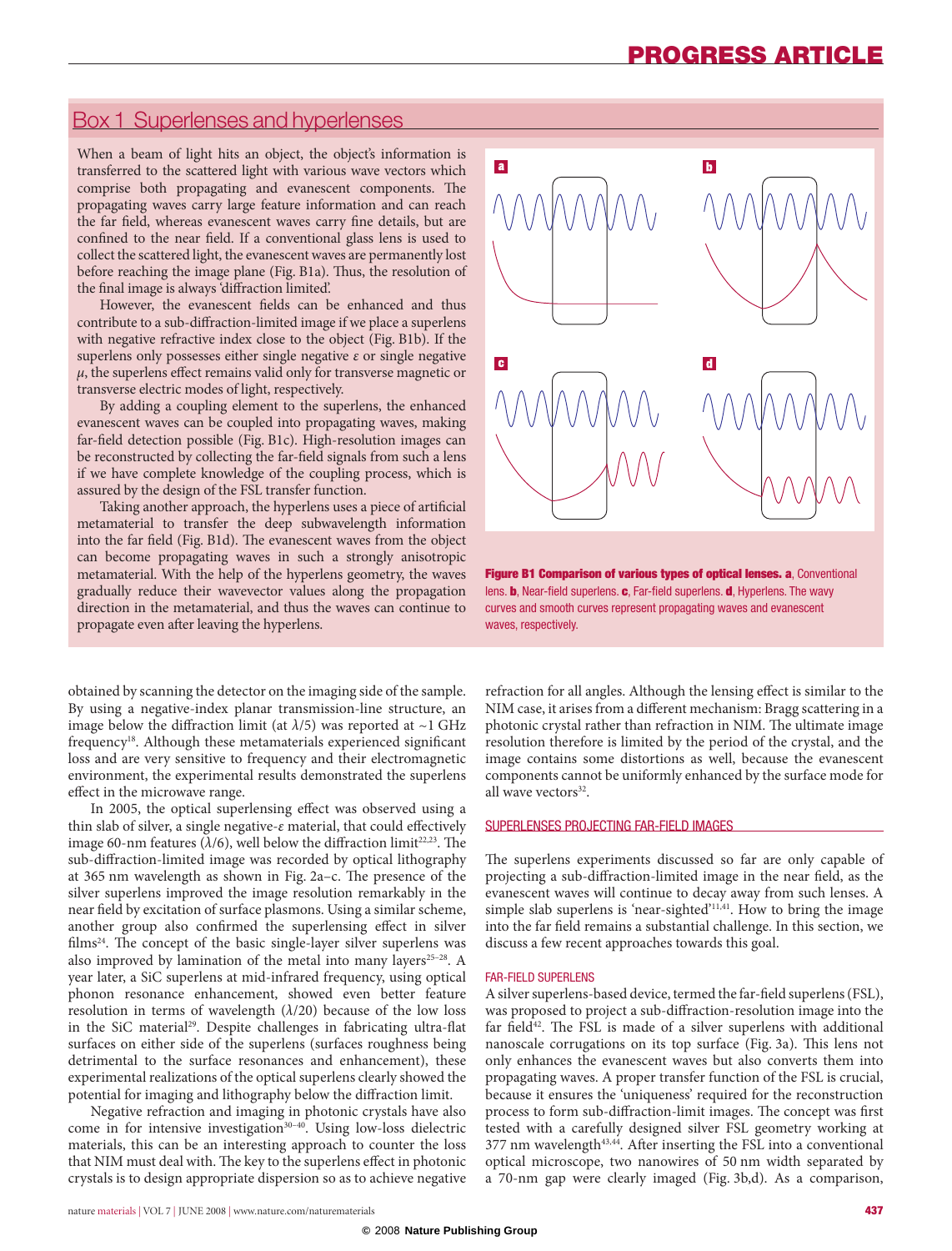# Progress ARTICLE



Figure 2 Near-field optical superlenses. a, Schematic configuration for the silver superlens experiment. PR, photoresist layer; PMMA, polymethylmethacrylate. The superlens image was revealed by means of photolithography at wavelength  $λ = 365$  nm. b, Focused ion-beam image of the object with a 40-nm linewidth. c, Atomic force microscopy of the developed image on photoresist with a silver superlens. The presence of the superlens improved the resolution to 89 nm from an average linewidth of 321 ± 10 nm without the superlens. d, Schematic configuration for the SiC superlens experiment. The image transferred through the superlens was recorded by near-field scanning microscopy. e, Scanning electron microscope (SEM) image of the object. Scale bar, 2 μm. f, Amplitude image through the SiC superlens measured by near-field scanning microscopy at  $λ = 10.85 \mu m$ . **a–c**, Reprinted with permission from ref. 22. **d–f**, Reprinted with permission from ref. 29.

without the FSL, the same optical microscope cannot resolve the details of such nanostructures (Fig. 3c).

A tunable FSL capable of working at any visible wavelength was recently investigated (Fig. 3e)<sup>45,46</sup>. The silver slab in the original design was replaced by a slab of silver dielectric multilayers. The mechanism of evanescent wave enhancement for a broad range of wave vectors comes from a well-known surface plasmon mode splitting, so that a multilayer-based FSL can be designed to work at any frequency below the surface plasmon frequency<sup>46</sup>. Similar multilayer structures without coupling elements have been used for near-field superlenses<sup>25-28</sup>, but the working wavelength has to be close to the surface plasmon frequency and the bandwidth is rather narrow. Numerical calculations showed that a two-dimensional arbitrary particle of 40 nm radius can be imaged with sub-diffractionlimited resolution by a multilayer FSL (see Fig. 3f; ref. 46). Although these results are encouraging, experimental challenges remain.

### the hyperlens as An optical turbine

The FSL obtains a sub-diffraction-limited image in the far field using a two-stage process: evanescent wave enhancement via surface resonance, and subsequently, conversion into a propagation wave at the exit surface via a designed surface scatter.

An alternative approach uses an anisotropic medium in curved multilayer stacks. The evanescent waves can tunnel through flat films to produce a high-resolution image<sup>25-28</sup>. However, the image exists only at the near field of the final layer. In 2006, two groups $47.48$ independently proposed that an anisotropic metamaterial with hyperbolic dispersion (see Fig. 4a) could provide magnification in a cylindrical geometry. When ordinary evanescent waves enter such anisotropic media, they immediately become propagating. What is interesting is that their large transverse wave vectors can be gradually compressed as they propagate outwards, until they are small enough to be truly propagating in air or surrounding dielectrics outside this cylindrical medium, projecting a magnified image into the far field. The cylindrical anisotropic lens has been termed a 'hyperlens' because of the hyperbolic function of the dispersion in such a metamaterial. Practically, the hyperbolic curve in Fig. 4a needs to be designed to be nearly flat so that the waves with different transverse wave vectors will all propagate with the same phase velocity along the radial direction, which is important in forming an undistorted image in the far field<sup>49</sup>. The hyperlens essentially works as an optical compressor or turbine that continuously compresses or transforms the large wave vectors of the original evanescent waves into smaller ones that propagate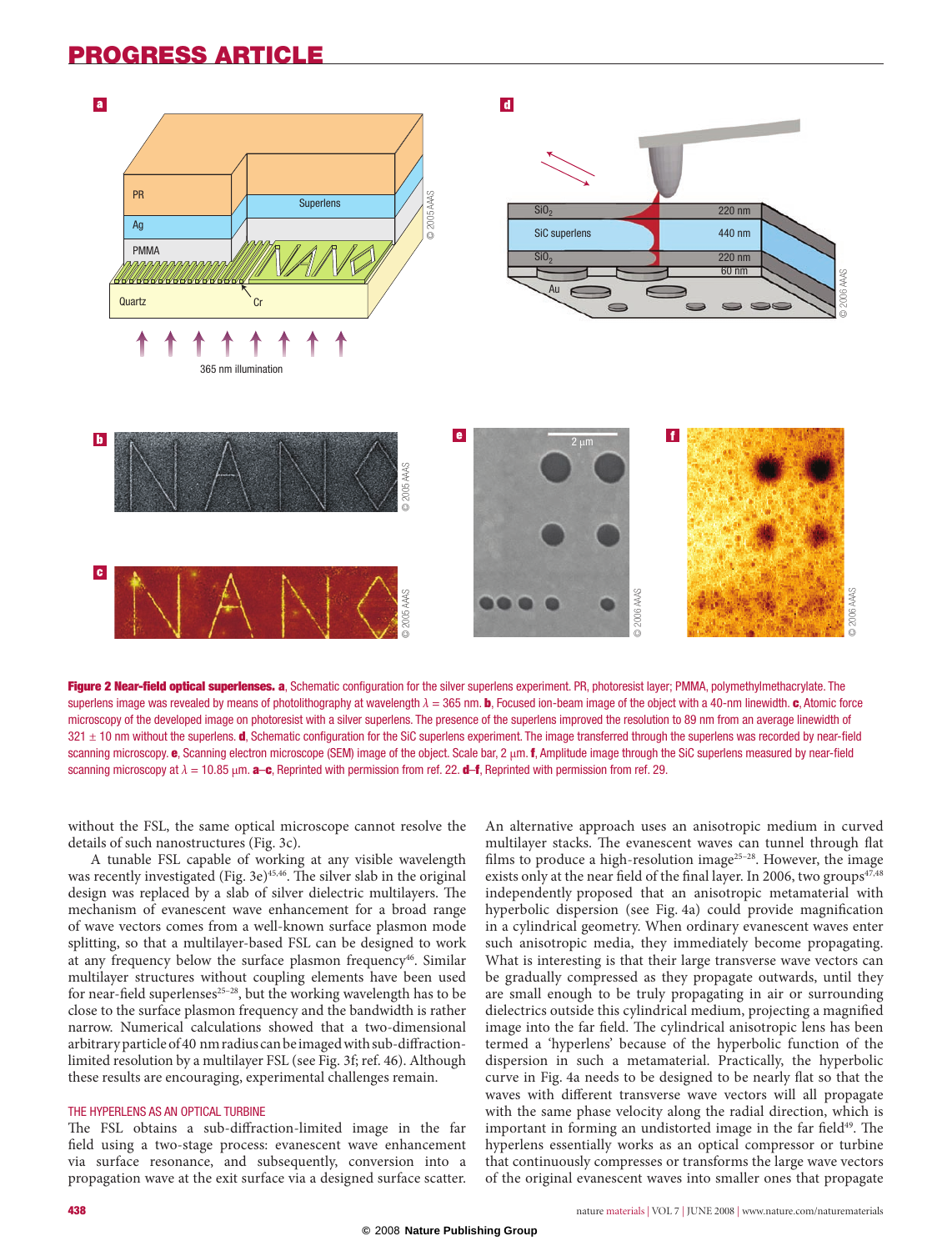# progress ARTICLE



Figure 3 Far-field optical superlens. a, A far-field superlens is constructed by adding a subwavelength grating onto a silver slab superlens. It can selectively enhance the evanescent waves from the object and also convert them into propagating waves. An FSL microscope can be produced by inserting an FSL between the specimen and objective lens of a regular microscope. **b**, SEM image of a nanowire pair object with 50-nm-wide slit in Cr film separated by a 70-nm gap. c, Diffraction-limited image from a regular microscope cannot resolve the two nanowires (numerical aperture = 1.4, *λ* = 377 nm). d, Reconstructed FSL image clearly resolves the sub-diffraction details at  $\lambda = 377$  nm. Scale bar, 200 nm. e, A new generation of FSL in which the original silver slab is replaced by a silver-dielectric multilayer structure so that the lens works at visible wavelengths. f, A numerical demonstration of two-dimensional sub-diffraction-limited imaging at 405 nm wavelength using the multilayer FSL. The image was reconstructed by collecting signals in the far field from six different FSL grating orientations. The object consists of particles with a 40-nm radius and 100-nm smallest centre-to-centre distance. Scale bar, 200 nm. a-d, Reprinted with permission from ref. 43. f, Reprinted with permission from ref. 46.



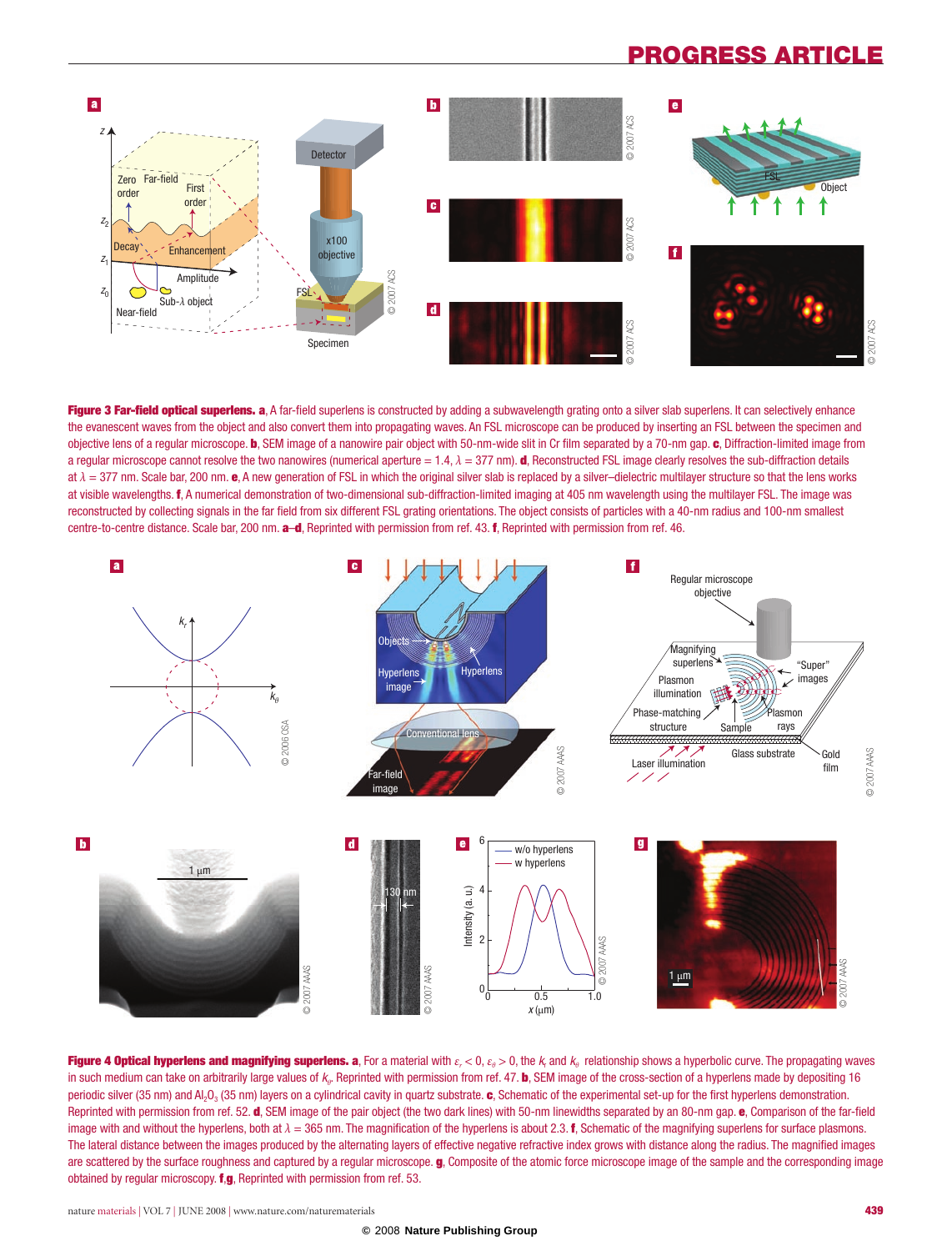# Progress ARTICLE

to the far field. A similar cylindrical magnifying superlens was proposed by Pendry several years earlier<sup>50,51</sup>.

The first optical hyperlens was successfully created by conformal film deposition of alternating Ag and  $Al_2O_3$  thin films on a prefabricated quartz substrate moulded with a cylindrical cavity (see cross-section scanning electron micrograph in Fig. 4b)<sup>49,52</sup>. On combining such a hyperlens with a conventional optical microscope, an image with 130-nm resolution, well below the diffraction limit of 260 nm, was directly observed in the far field (Fig. 4c–e). In addition to the magnification in one dimension shown in this work, a two-dimensional hyperlens is possible with a spherical geometry. A different approach to making a magnifying superlens used twodimensional surface plasmon waves confined by a concentric polymer grating placed on a metal surface (see Fig. 4f)<sup>53,54</sup>. The magnified images of the surface waves were scattered by the surface roughness and collected by a microscope (Fig. 4g).

Although the magnification of hyperlenses in these proofof-concept experiments is moderate (2–3 times), the ultimate resolution has yet to be achieved. This is essentially determined by the geometry, material loss and quality of fabrication. For a hyperlens, the resolution could be further improved at least several times by increasing the ratio of the outer to inner radii and by using thinner films, but at the expense of a smaller field of view and a reduced total transmission. On the other hand, although an FSL does not have the limitation of a small imaging area, its magnification is dependant on the coupling grating and the bandwidth for propagating waves. To obtain the very large bandwidth in Fourier space needed to reconstruct a deep sub-diffractional image, the information might have to be collected from multiple measurements.

#### **OUTLOOK**

The superlens, with its unique ability to overcome the diffraction barrier, has vast potential for future applications. Over the past few years, we have witnessed some breakthroughs in demonstration of the superlensing effect, yet there remain considerable practical challenges. The chief limitation of present designs of the far-field superlens or hyperlens is that the object must be in the near field of the superlens, although the image can be projected into the far field. This is because one has to make sure that the evanescent waves do not decay too much before reaching the superlens and being enhanced or converted into propagating waves. An entirely new approach to this issue may be needed, although practical applications are still possible with the object near the lens. Another fundamental challenge is the loss, as most superlens schemes involve resonances in metal, which limits both the practical resolution and transmission. Imperfect sample fabrication further aggravates the performances because small perturbations are often strong enough to distort the delicate transformations of large wave vectors.

The quest for materials with truly negative index at optical frequencies presents the possibility of building an optical superlens for both polarizations. However, one may question whether this direction is better than single negative metamaterials in terms of losses, simplicity of design and fabrication. Recently, there have been a few interesting experiments showing the feasibility of achieving a negative index in a monolayer of metamaterials<sup>55-60</sup>. It has yet to be seen in bulk optical metmaterials, where a truly negative refractive index can be defined, even though the ultimate resolution in metamaterials is still limited by the unit size of the meta-atom. Acoustic metamaterials are another emerging topic: negative density<sup>61</sup> and negative modulus<sup>62</sup> have been observed experimentally and various phenomena have been studied<sup>63-67</sup>. We anticipate that an acoustic superlens will be realized experimentally in the not too distant future, and that this could greatly improve underwater sonar sensing and ultrasonic imaging for medical diagnostics.

In many areas of science and technology, the superlens has exciting potential. A possible futuristic optical nanoscope using superlenses may extend the optical microscope into the nanometre scale, with similar impact to the way in which optical microscopy transformed modern biology. Although there are currently quite a few imaging technologies, such as scanning electron microscopy, that offer nanometre resolution, an optical nanoscope is essential for real-time *in situ* observation of complex molecular machinery in living biological cells, which will accelerate discoveries in biology and medicine. Another possible application is the extension of optical lithography to ultra-small scales, which is the key to scaling down integrated circuits for high-performance electronics. Optical and magnetic data storage, and biosensing<sup>68</sup> may also benefit from the ability to write or read information within ultra-small volume, thereby increasing storage densities or sensing resolution.

#### doi:10.1038/nmat2141

#### References

- 1. Veselago, V. G. The electrodynamics of substances with simultaneously negative values of ε and μ. *Sov. Phys. Uspekhi-USSR* **10,** 509–514 (1968).
- 2. Pendry, J. B. *et al.* Extremely low frequency plasmons in metallic mesostructures. *Phys. Rev. Lett.*  **76,** 4773–4776 (1996).
- 3. Pendry, J. B. *et al.* Magnetism from conductors and enhanced nonlinear phenomena. *IEEE Trans. Microwave Theory Tech.* **47,** 2075–2084 (1999).
- 4. Soukoulis, C. M., Linden, S. & Wegener, M. Negative refractive index at optical wavelengths. *Science* **315,** 47–49 (2007).
- 5. Shalaev, V. M. Optical negative-index metamaterials. *Nature Photon.* **1,** 41–48 (2007).
- 6. Smith, D. R. *et al.* Composite medium with simultaneously negative permeability and permittivity. *Phys. Rev. Lett.* **84,** 4184–4187 (2003).
- 7. Shelby, R. A., Smith, D. R. & Schultz, S. Experimental verification of a negative index of refraction. *Science* **292,** 77–79 (2001).
- 8. Bayindir, M. *et al.* Transmission properties of composite metamaterials in free space. *Appl. Phys. Lett.* **81,** 120–122 (2002).
- 9. Parazzoli, C. G. *et al.* Experimental verification and simulation of negative index of refraction using Snell's Law. *Phys. Rev. Lett.* **90,** 107401 (2003).
- 10. Greegor, R. B., Parazzoli, C. G. & Tanielian, M. H. Origin of dissipative losses in negative index of refraction materials. *Appl. Phys. Lett.* **82,** 2356–2358 (2003).
- 11. Pendry, J. B. Negative refraction makes a perfect lens. *Phys. Rev. Lett.* **85,** 3966–3969 (2000).
- 12. Smith, D. R. *et al.* Limitations on subdiffraction imaging with a negative refractive index slab. *Appl. Phys. Lett.* **82,** 1506–1508 (2003).
- 13. Fang, N. & Zhang, X. Imaging properties of a metamaterial superlens. *Appl. Phys. Lett.* **82,** 161–163 (2003).
- 14. Podolskiy, V. A. Optimizing the superlens: manipulating geometry to enhance the resolution. *Appl. Phys. Lett.* **87,** 231113 (2005).
- 15. Larkin, I. A. & Stockman, M. I. Imperfect perfect lens. *Nano Lett.* **5,** 339–343 (2005).
- 16. Liu, Z. *et al.* Rapid growth of evanescent wave with a silver superlens. *Appl. Phys. Lett.*  **83,** 5184–5186 (2003).
- 17. Fang, N., Liu, Z., Yen, T. J. & Zhang, X. Regenerating evanescent waves from a silver superlens. *Opt. Express* **11,** 682–687 (2003).
- 18. Grbic, A. & Eleftheriades, G. V. Overcoming the diffraction limit with a planar left-handed transmission-line lens. *Phys. Rev. Lett.* **92,** 117403 (2004).
- 19. Popa, B. I. & Cummer S. A. Direct measurement of evanescent wave enhancement inside passive metamaterials. *Phys. Rev. E.* **73,** 016617 (2006).
- 20. Houck, A. A., Brock, J. B. & Chuang, I. L. Experimental observations of a left-handed material that obeys Snell's law. *Phys. Rev. Lett.* **90,** 137401 (2003).
- 21. Lagarkov, A. N. & Kissel, V. N. Near-perfect imaging in a focusing system based on a left-handedmaterial plate, *Phys. Rev. Lett*. **92,** 077401 (2004).
- 22. Fang, N. *et al.* Sub-diffraction-limited optical imaging with a silver superlens. *Science* **308,** 534–537 (2005).
- 23. Lee, H. *et al.* Realization of optical superlens imaging below the diffraction limit. *New J. Phys.* **7,** 255 (2005).
- 24. Melville, D. & Blaikie, R. Super-resolution imaging through a planar silver layer. *Opt. Express* **13,** 2127–2134 (2005).
- 25. Shamonina, E. *et al.* Imaging, compression and Poynting vector streamlines for negative permittivity materials. *Electron. Lett.* **37,** 1243–1244 (2001).
- 26. Ramakrishna, S. A. *et al.* Imaging the near field. *J. Mod. Opt*. **50,** 1419–1430 (2003).
- 27. Belov, P. A. & Hao, Y. Subwavelength imaging at optical frequencies using a transmission device formed by a periodic layered metal-dielectric structure operating in the canalization regime. *Phys. Rev. B* **73,** 113110 (2006).
- 28. Wood, B., Pendry, J. B. & Tsai, D. P. Directed subwavelength imaging using a layered metal–dielectric system. *Phys. Rev. B* **74,** 115116 (2006).
- 29. Taubner, T. *et al.* Near-field microscopy through a SiC superlens. *Science* **313,** 1595 (2006).
- 30. Notomi, M. Theory of light propagation in strongly modulated photonic crystals: refractionlike behavior in the vicinity of the photonic band gap. *Phys. Rev. B* **62,** 10696–10705 (2000).
- 31. Luo, C. *et al.* All-angle negative refraction without negative effective index. *Phys. Rev. B*  **65,** 201104 (2002).
- 32. Luo, C. *et al.* Subwavelength imaging in photonic crystal. *Phys. Rev. B* **68,** 045115 (2003).